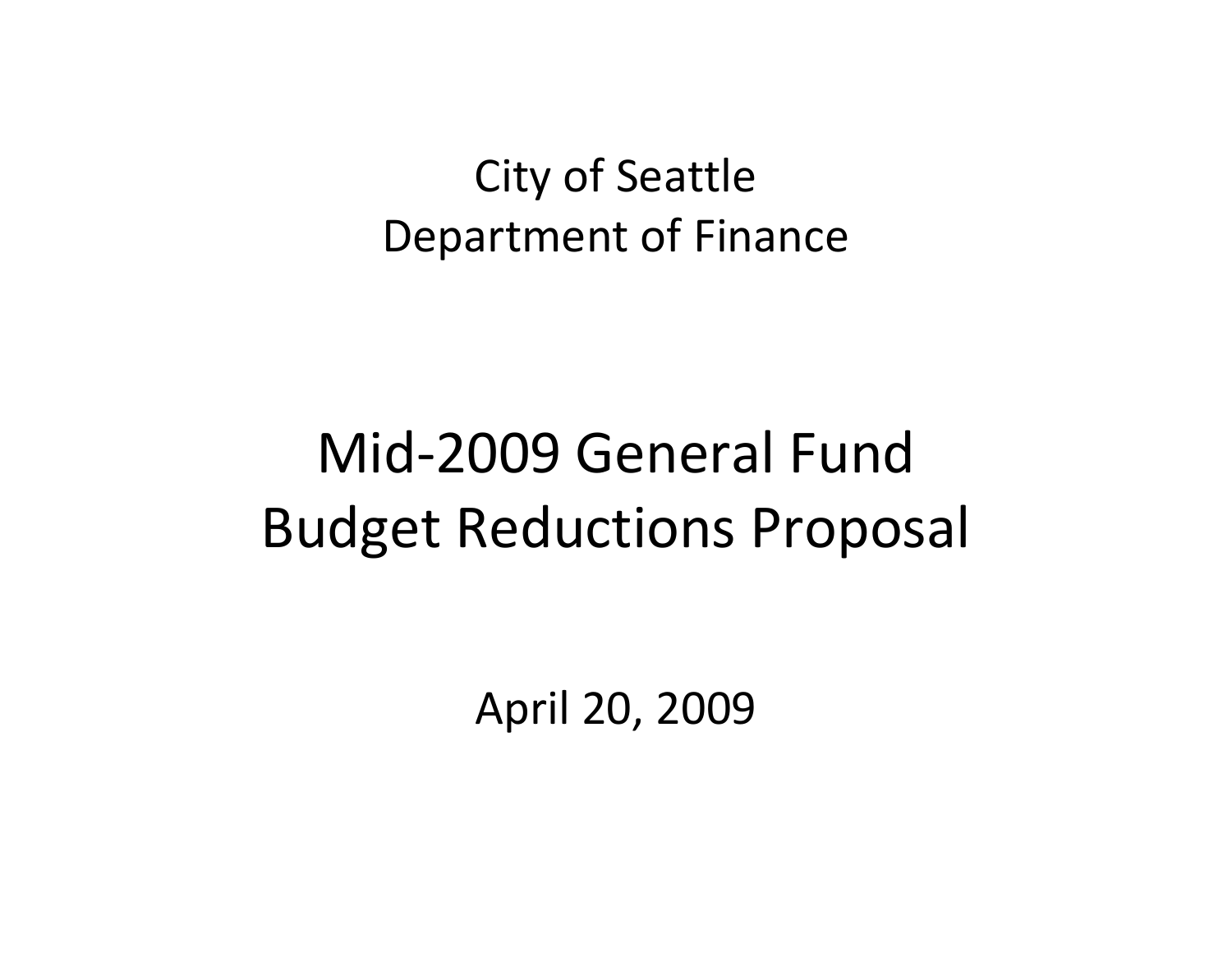## Review of Financial Situation

- $\bullet$  National recession began in December 2007; regional recession began in late summer 2008.
- Decline in revenue forecast between August and November 2008 required \$19 million reduction in 2009‐2010 General Subfund budget.
- Fourth quarter 2008 revenues were very weak due to economy and snowstorm. Final 2008 revenues were about \$13.3 million less than November forecast.
- DOF allowed very few encumbrances or carryovers from 2008 into 2009, which partially offset 2008 revenue shortfall.
- 2008 year‐end General Subfund balance will be about \$19 million.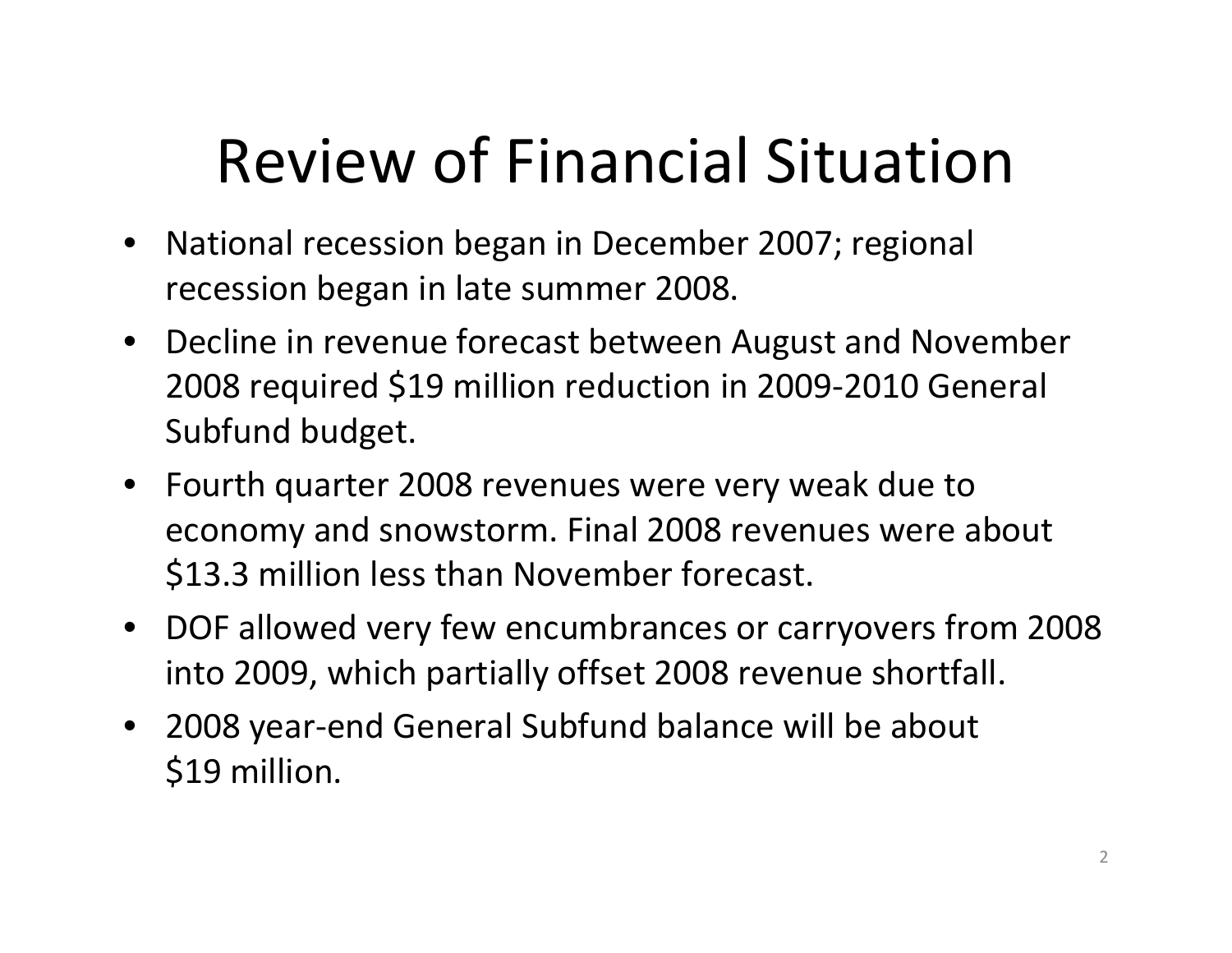## Current Economic Situation

- April 2009 General Fund revenue forecast is \$29.8 million lower for 2009 and \$41.6 million lower for 2010.
- Recent employment figures are still troubling; March unemployment rate is 8.5% nationally, 9.2% statewide, and 8.0% in King County.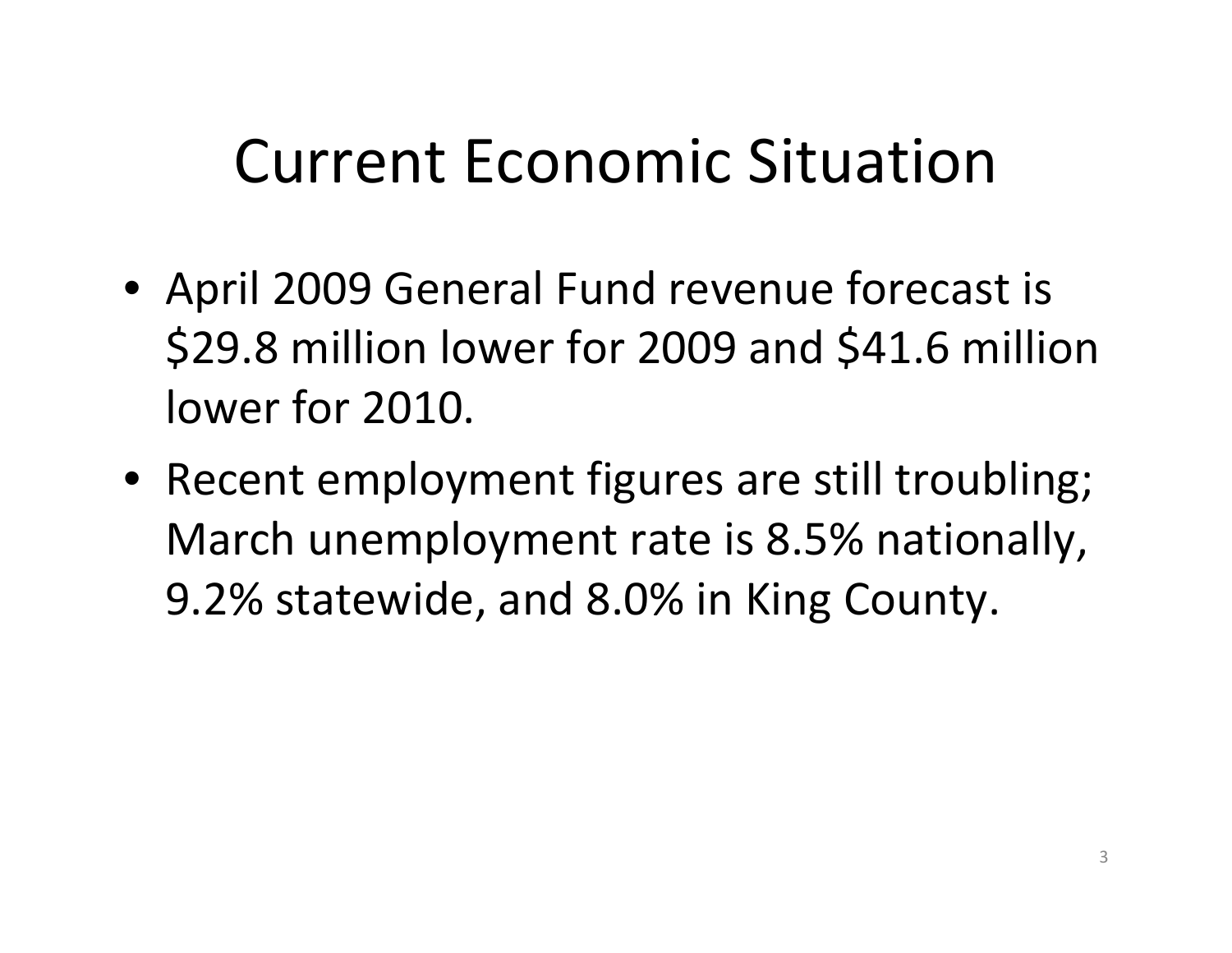## Overall Strategy

- Capture maximum possible 2008 savings (already done).
- Make mid-2009 reductions to save about \$13.3 million, with many reductions sustainable in 2010.
- Use 2010 budget process to complete rebalancing for the 2009‐2010 biennium.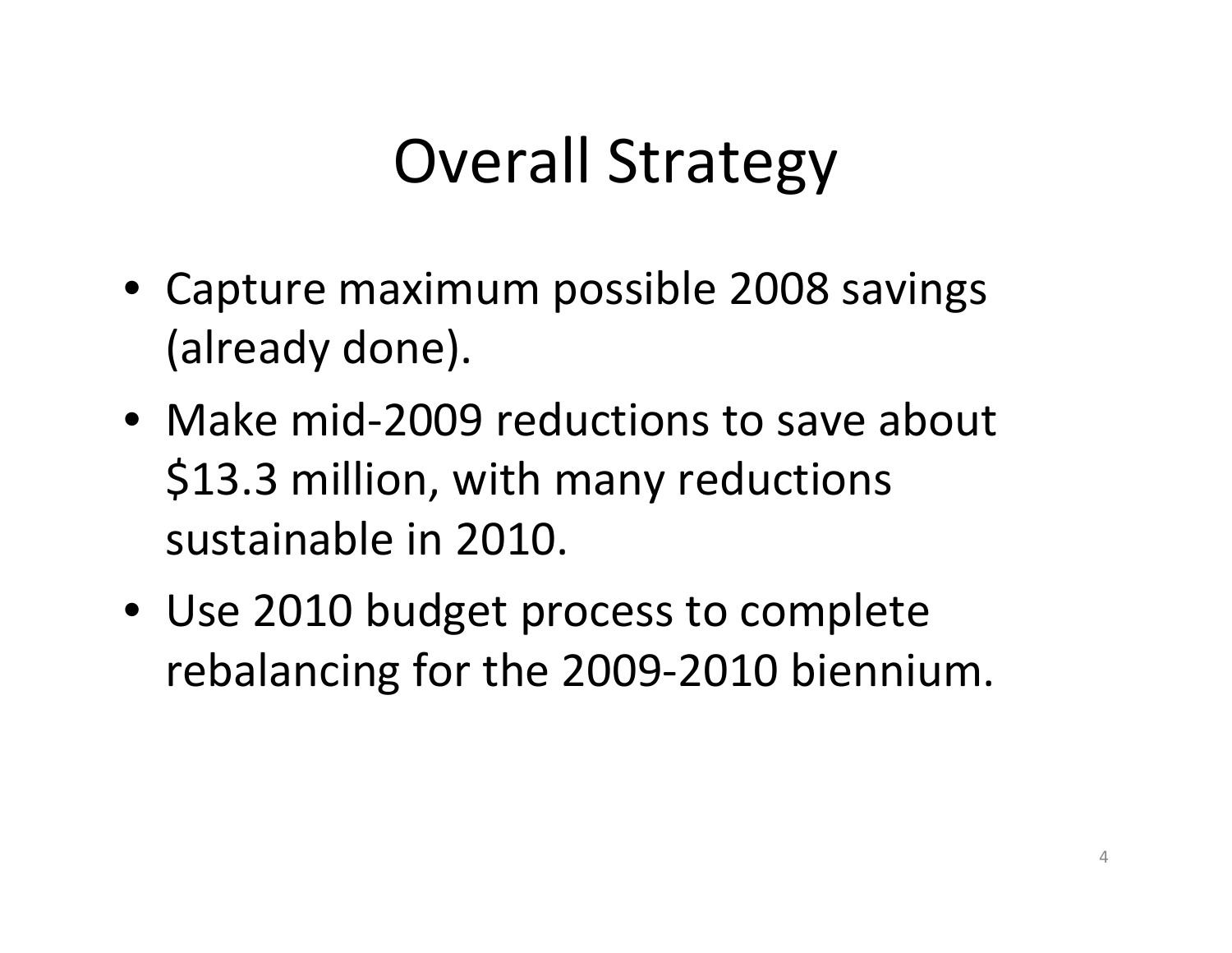## Approach to Mid‐2009 Reductions

- Preserve highest‐priority programs, especially uniformed public safety and direct human services.
- Preserve programs in less‐advantaged communities (race and social justice focus).
- Seek sustainable reductions where possible.
- Impose salary reductions and freezes for senior management (all executive departments, not just General Fund ones), and professional staff furloughs for several departments and offices.
- Initial reduction targets of 3% for most departments; 1.5% for Fire, Human Services, and Police.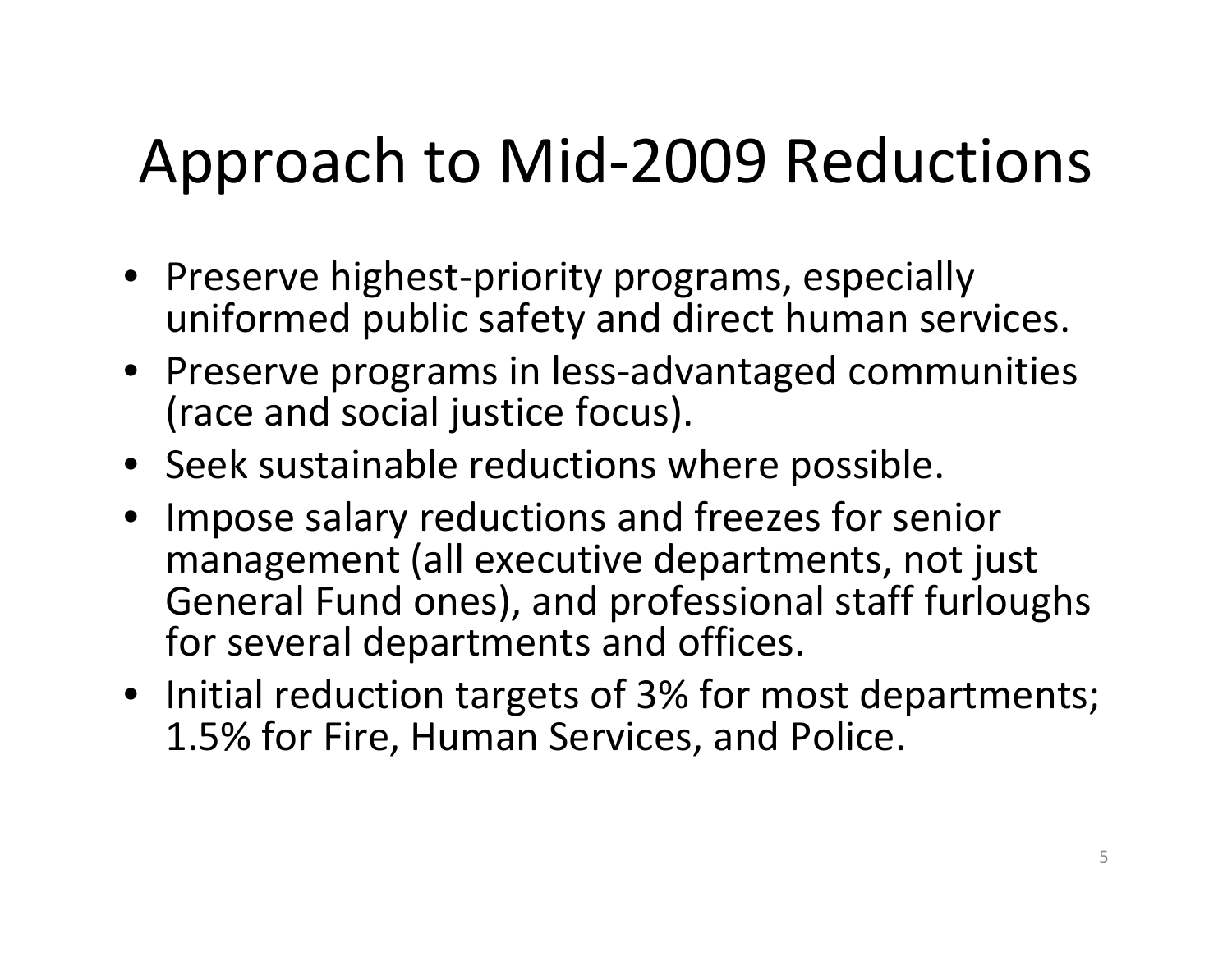## Results

#### **Mid-2009 General Fund Reductions as of April 16, 2009**

#### **\$13.3 million in total cuts; 1.46% overall reduction**

|                                | Accepted<br>Cuts | %<br><b>Reduction</b> | <b>Department</b>                               | Accepted<br>Cuts | ℅<br><b>Reduction</b> |
|--------------------------------|------------------|-----------------------|-------------------------------------------------|------------------|-----------------------|
| <b>Department</b>              |                  |                       | Neighborhood Matching Subfund                   | \$112,000        | 3.38%                 |
| Art & Cultural Affairs         | \$93,929         | 3.19%                 | Neighborhoods (DON)                             | \$264,892        | 2.95%                 |
| Executive Administration (DEA) | \$1,022,536      | 3.01%                 | Office of Housing                               | \$99,242         | 3.43%                 |
| Finance                        | \$158,000        | 3.00%                 | Office of Intergovernmental<br><b>Relations</b> | \$70,000         | 3.00%                 |
| Fire                           | \$488,649        | 0.32%                 | Office of Policy & Management                   | \$80,000         | 2.98%                 |
| Fleets & Facilities (FFD)      | \$473,000        | NA                    | Office of Sustainability &                      |                  |                       |
| <b>Human Services</b>          | \$820,845        | 1.50%                 | Environment                                     | \$49,502         | 3.36%                 |
| Information Technology (DoIT)  | \$315,733        | <b>NA</b>             | Parks & Recreation (includes<br>Charter)        | \$2,013,284      | 2.33%                 |
| Law                            | \$332,000        | 1.82%                 | Personnel                                       | \$376,020        | 3.00%                 |
| Legislative                    | \$381,000        | 3.10%                 | Planning & Development (DPD)                    | \$427,000        | 4.19%                 |
|                                |                  |                       | Police                                          | \$1,161,161      | 0.50%                 |
| Library                        | \$1,022,000      | 2.08%                 | <b>Seattle Center</b>                           | \$550,009        | 3.61%                 |
| Mayor's Office                 | \$95,000         | 3.12%                 | Seattle Office for Civil Rights                 | \$74,993         | 3.21%                 |
| <b>Municipal Court</b>         | \$596,380        | 2.21%                 | <b>Transportation (SDOT)</b>                    | \$2,253,000      | 5.40%                 |

NOTE: FFD and DoIT are shown as "NA" because these are not General Fund departments.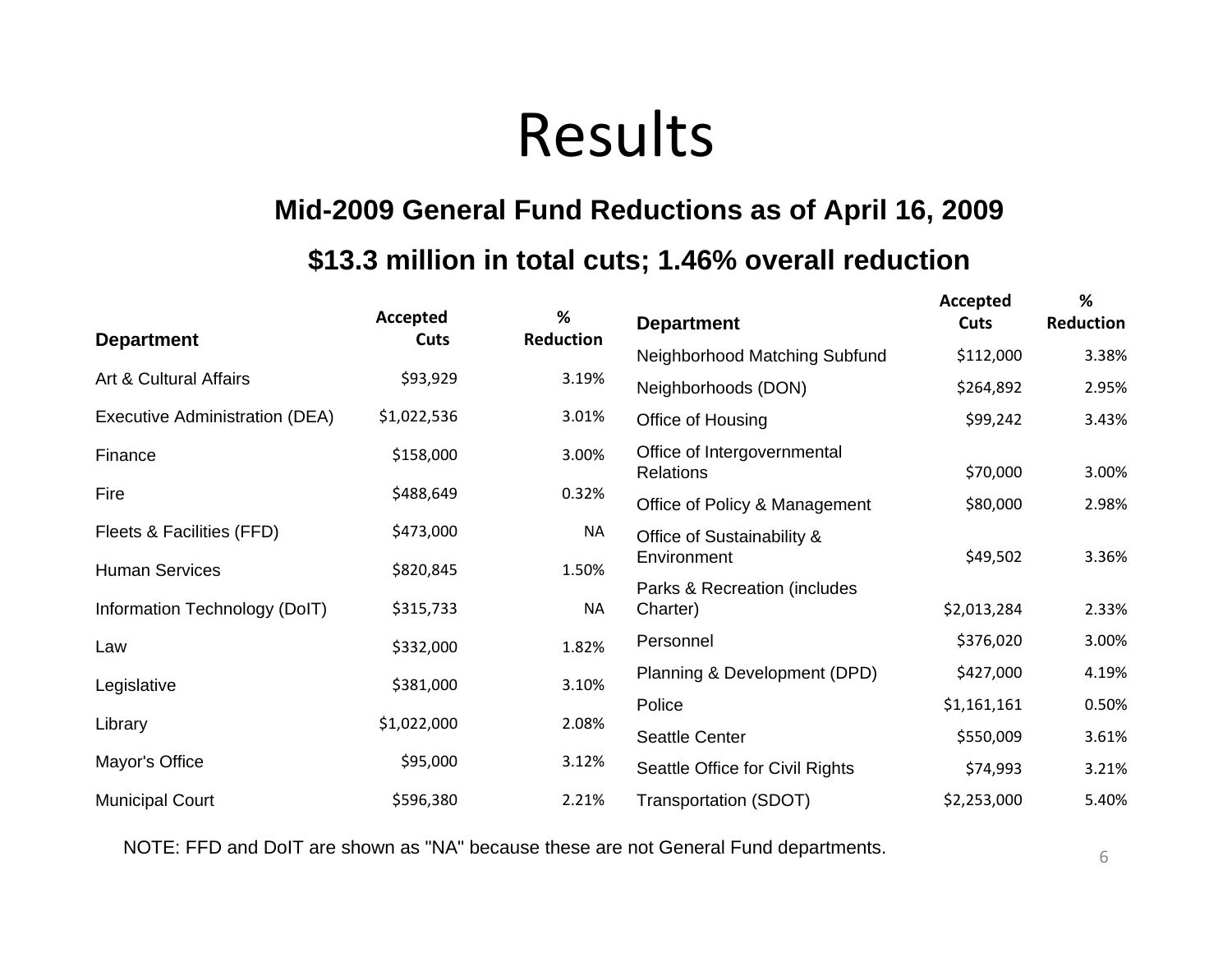## Details

- Approximately 59 positions eliminated, of which about half are filled.
- More visible reductions include:
	- and the state of the state Citywide: various offices closed or short‐staffed due to furloughs.
	- – Parks: reduce staffing at environmental learning centers and reduce enhanced maintenance that was originally funded from ProParks Levy.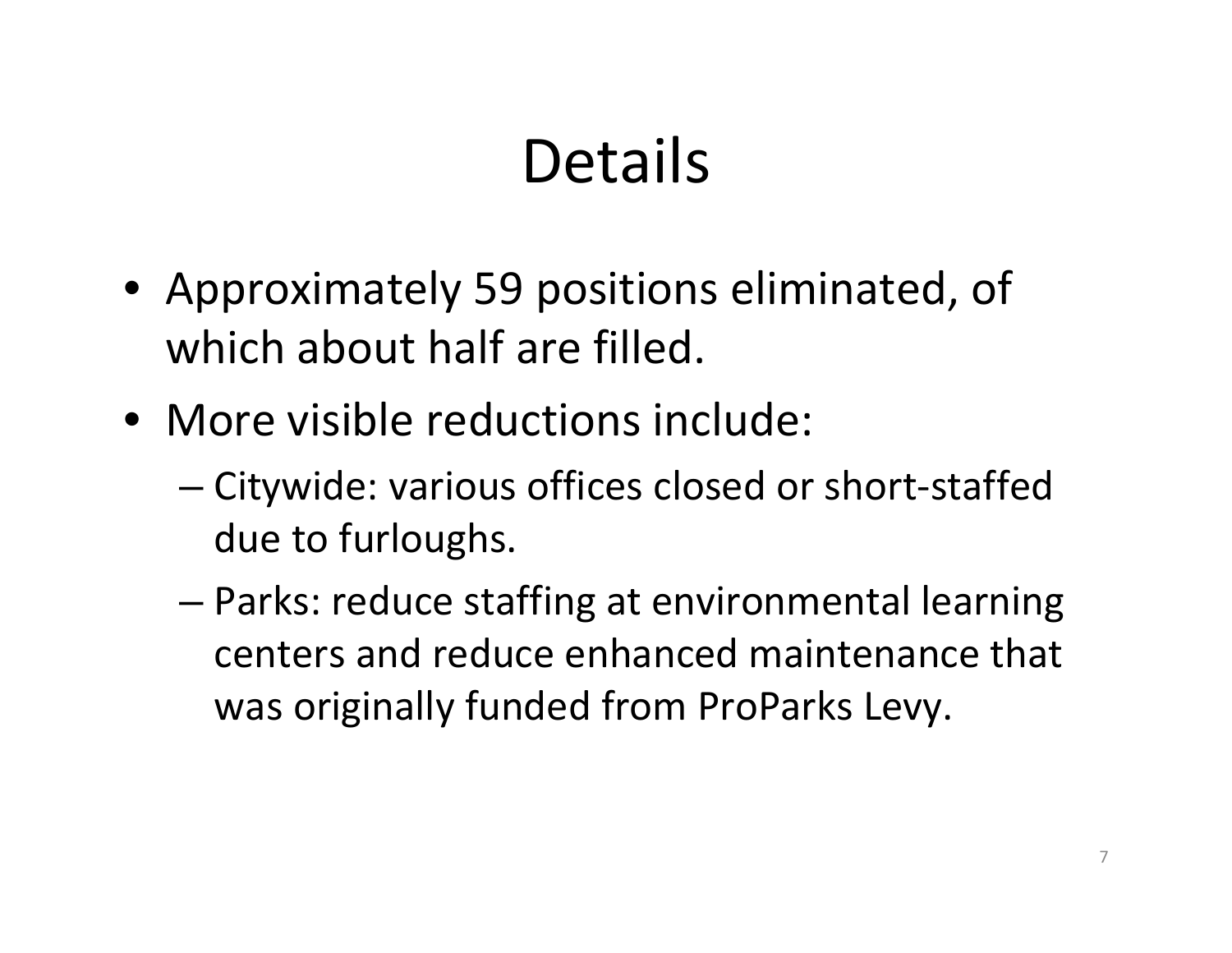# Details (continued)

- More visible reductions include (continued):
	- and the state of the state  $-$  Human Services: eliminate funding for potential public toilet replacement facilities.
	- and the state of the state – SDOT: reduce area for 2009 chip seal by about 50% and reduce overtime available for street cleaning and landscaping.
	- and the state of the state Police: reduce emergency preparedness outreach staffing.
	- –— Library: week-long furlough in August.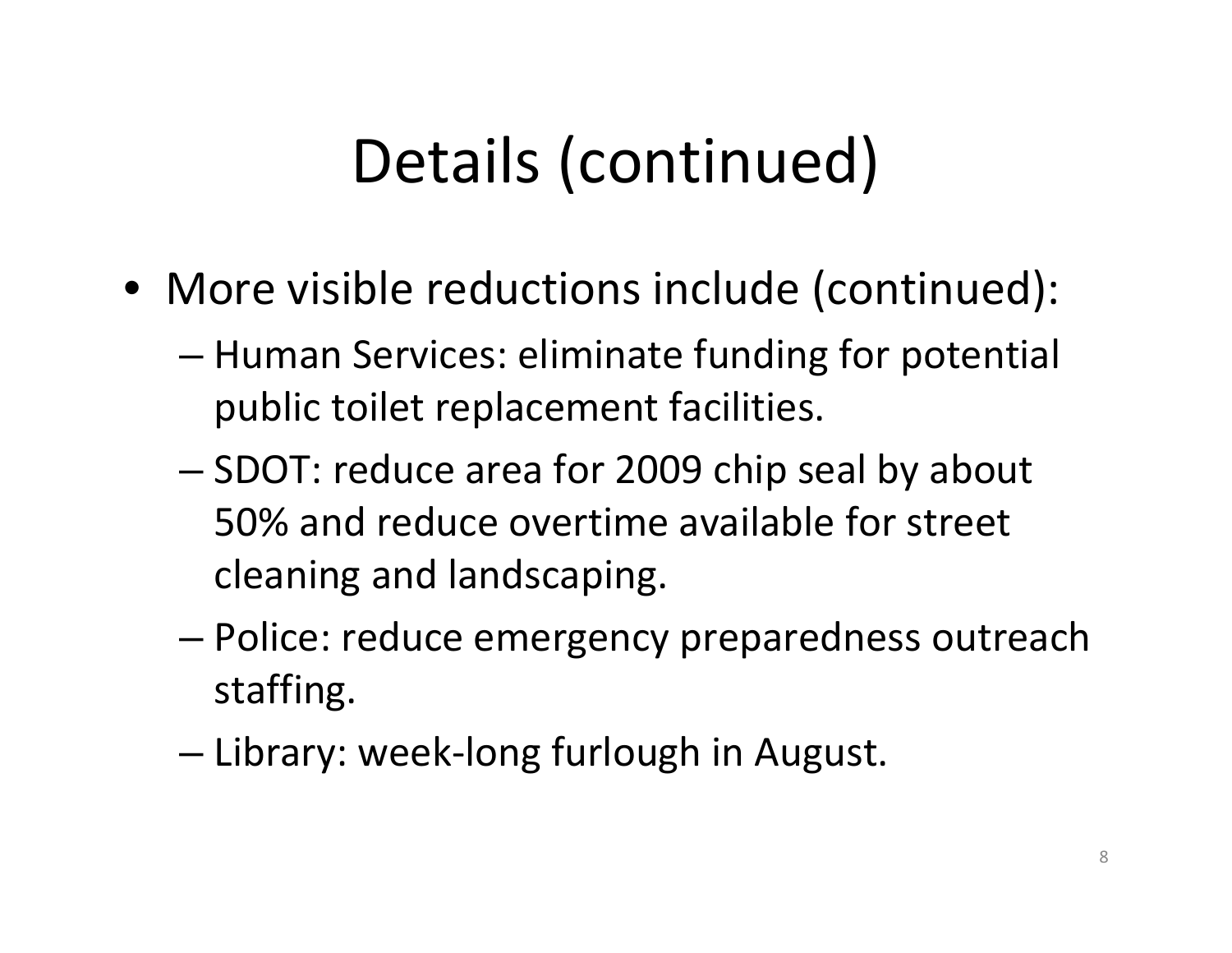## Next Steps

- Solicit feedback from City Council and public, with final cuts implemented at start of May.
- A few items are still being studied and decisions will be made later in the month.
- DOF will continue to look for savings as the year unfolds (e.g., vacant positions, increased spans of control, overtime savings).
- Use up to \$5 million of the \$30 million Revenue Stabilization Account ("Rainy Day Fund") in 2009 based on current revenue forecast; final decision to be made in fall.
- •Begin 2010 budget process in mid‐May.